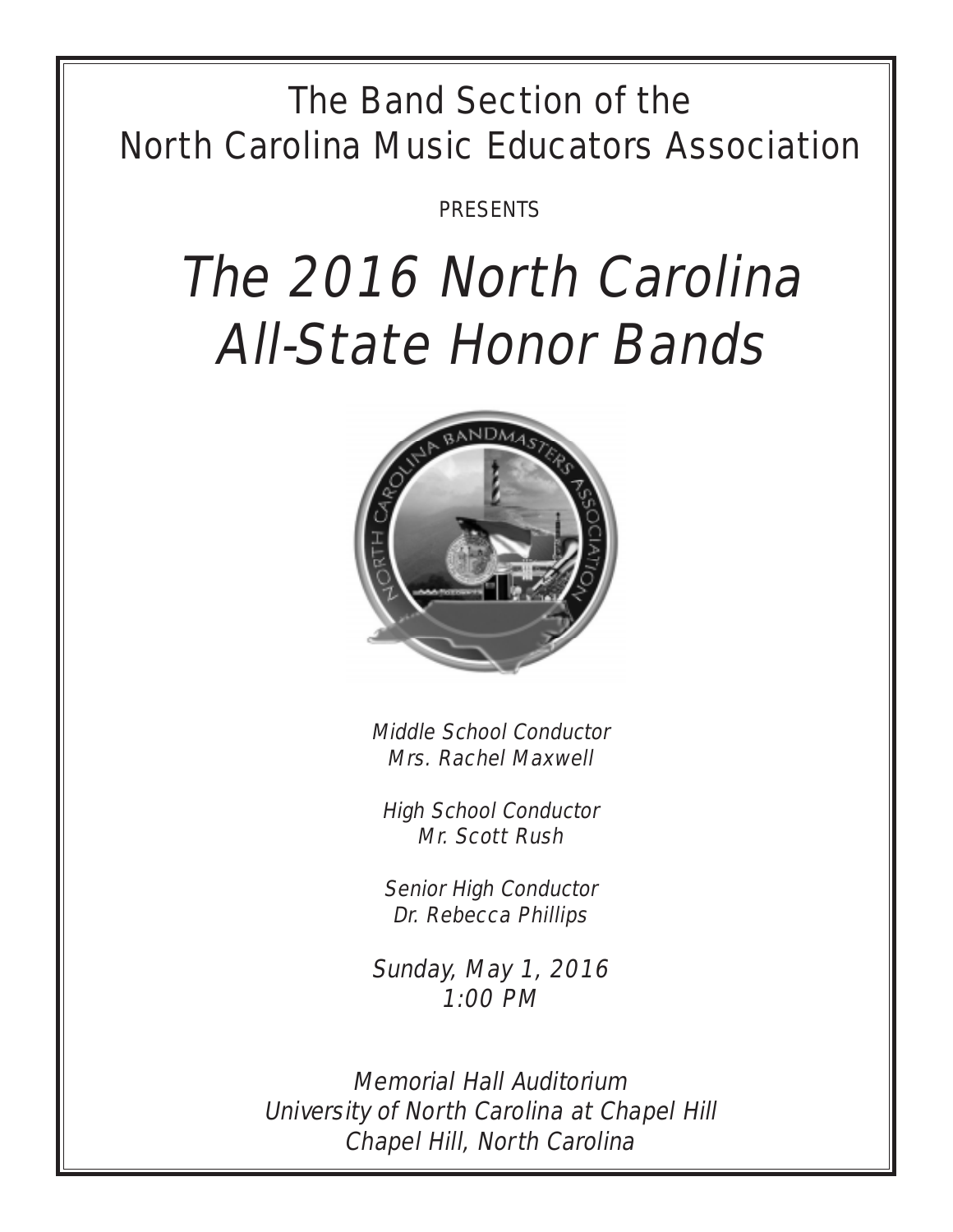## MIDDLE SCHOOL PROGRAM

To be selected from the following:

4.

### Mrs. Rachel Maxwell - Middle School Conductor

Rachel Maxwell attended Illinois State University on a full music scholarship and graduated in 1993 (Summa Cum Laude) with a Bachelor's Degree in Music Education. She received a Master of Music Education degree from the University of Illinois in 1997. In 2003 she completed a Master of Educational Leadership degree from Aurora University. Mrs. Maxwell has also completed additional coursework in team-building, leadership and working with diverse students. Mrs. Maxwell has taught band in the West Aurora School District (1993-95) and in the Oswego School District (1995-present).

Mrs. Maxwell currently serves as the Director of Bands and webmaster at Traughber Junior High School and as the Junior High Performing Arts and Band Coordinator for the district. She has taught music education courses at VanderCook College of Music in Chicago and North Central College in Naperville, IL and has been invited to be a guest conductor, clinician and adjudicator at a number of music camps and festivals including ISYM at the University of Illinois, Il State Univ. Junior High Camp and several IMEA District Level Festivals. She is also a part of the team from Oswego who commissioned and premiered Sheltering Sky (2012) by John Mackey , Sol ye Sombra (2014) by Donald Grantham and Atmosphere (2016) by Scott McAllister.

Under her direction the bands at Traughber JHS have received national acclaim and have performed at The Midwest Clinic (as a clinic presentation and rehearsal lab group), the Illinois Music Educators Association All State Conference (1999, 2008, 2010, 2014), the University of Illinois Super-state Festival and at the ASBDA 2004 National Convention. The Jazz Bands have performed at the North Shore Jazz Festival, Music in the Parks, Jazz in the Burbs, IGSMA Band Contest, Oswego Jazz Nite, Oswego Junior High Band Festival and Hackney's.

Rachel Maxwell is a member of the The National Association of Music Education, Illinois Music Educators Association, American School Band Directors Association, National Council of Supervisors of Music Education, and a number of honor societies. She is the recipient of the Who's Who Among American Teachers Award, Who's Who Among Emerging Leaders Award, Who's Who In American Education Award, Who's Who Among American Women Award, ASBDA/UMI Outstanding Young Band Director Award-Junior High Division for the North Central Region of the United States, Chicago-land Outstanding Music Educator, National Band Association Citation of Excellence, and the National Recipient of the Jim Ott (Drum Corps International) Scholarship. Mrs. Maxwell was also a member and section leader of the world famous Phantom Regiment from 1987-1991. She also serves on the advisory team for the dynamic professional learning Facebook site Band Directors Group; A World-Wide Professional Learning Community. She lives in North Aurora with her husband, musician Shawn Maxwell, her son Jackson and daughter Ava.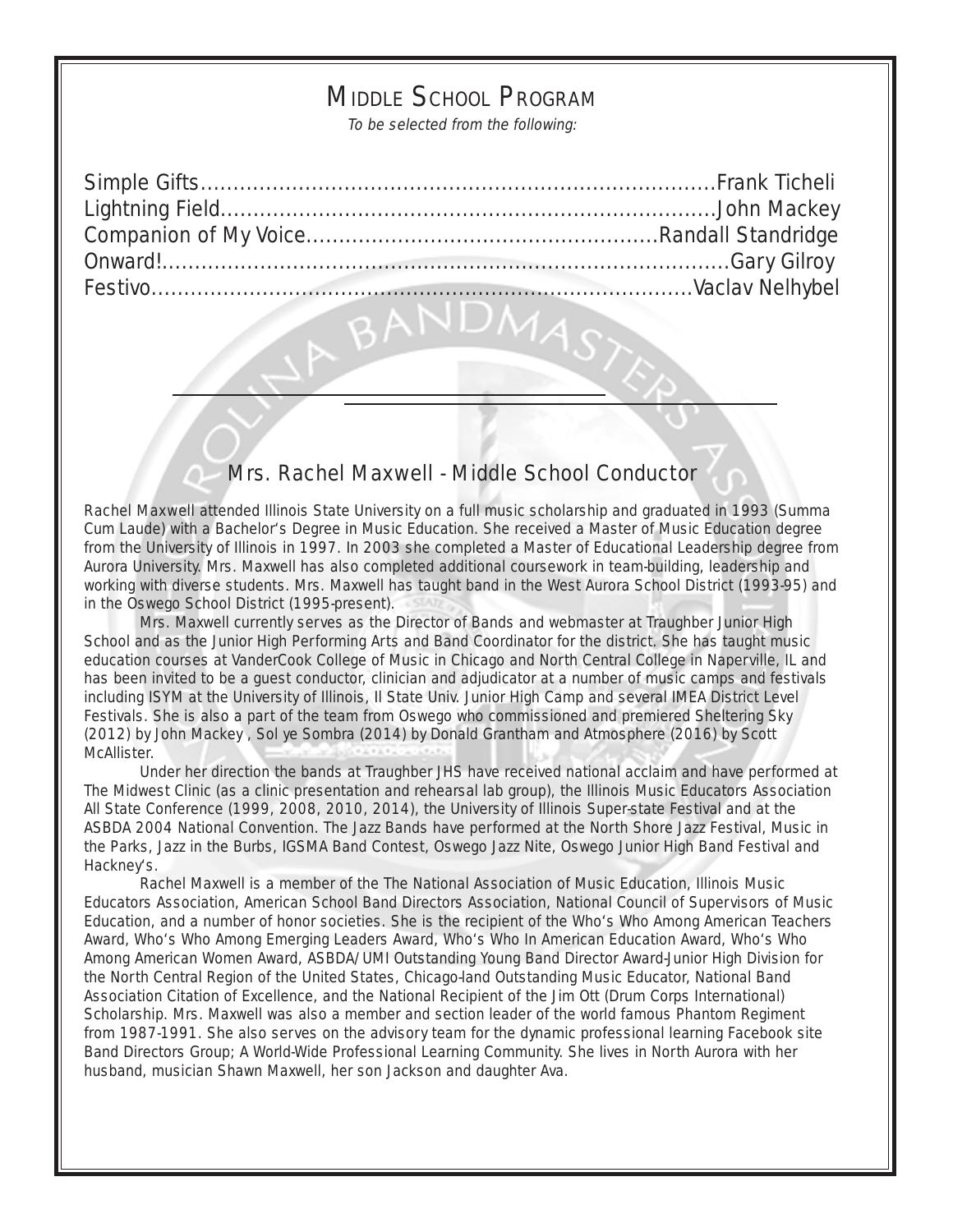## Middle School Honors Band Personnel

#### Flute

Siun Kang, Mills Park Sophia Versola, Mills Park Moriah Horne, Pine Forest Janie Grischow, Red Oak Camryn Hutchins, Central Davidson Jala Battle, Red Oak Emma-Katherine Bowers, Waddell Language Academy Grace Dai, Hanes Magnet School Emma Joseph, Holy Trinity Catholic Flannery McFadden, North Lincoln

#### Oboe

Noa Weinreb, Ligon GT Magnet Jack Glynn, Cape Fear Academy

#### Bassoon

Zachary VonCannon, Randolph Maddie Fan, F.J.Carnage

#### Clarinet

Francesca Altunyay, Roland-Grise Emily Moon, Northside Christian Academy Madi Marks, Crestdale Cameron Sumile, Union Academy Aaron Lipsky, Cane Creek Nihar Thakkar, F.J. Carnage Ragan Arrington, Charlotte Country Day Elise Poche, Brevard Tavis Cunningham, West Hoke Michael Wang, F.J. Carnage Kimberly Liu, Mills Park Megan Talikoff, Guy Phillips Clara Shertzer, Morehead City Trenton Smart, Paisley IB Magnet Kelsie Connor, North Davidson Gabrielle Richardson, Red Oak Annabelle Sparks, Cane Creek Lillia Chapman, Granite Falls Mia Colebrooke, Topsail Brian Shi, Mills Park

#### Bass Clarinet

Mack Webb, Cape Fear Academy Kassia Tuura, Morehead City Allison Garland, North Buncombe Drew Guettler, Martin GT Magnet

#### Contra-Bass Clarinet

Kacy VanDenBergh, Waynesville

#### Alto Saxophone

Logan Pate, Hobbton Will Wakeford, F.J. Carnage Chris Schiavani, Cramerton Adithya Vaidhyan, Ligon G.T. Magnet

#### Tenor Saxophone

Rishie Srivastava, Mills Park Emma Fields, Capital Christian

#### Baritone Saxophone

Nicholas D'Erasmo, Heritage

#### **Trumpet**

Blake Peterson, West Pine George Steffey, Ligon GT Magnet Lucas Blanco, Cuthbertson Brayden Williams, South Brunswick Austin Munn, St. Marks Catholic Emma Morris, Daniels Magnet Davis Richards, Waddell Language Academy Colin Erb, Marvin Ridge Alexander Eischeid, Reedy Creek Alex Billingsley, Asheville Matthew Gilmore, Mills Park Andrew Flick, South Davidson

#### F Horn

Drew Mincey, C.W. Stanford Ethan Jones, Crain's Creek Samantha Robeson, St. Timothy's Kurt Steelman, Charlotte Country Day Phoebe Propst, Asheville Derek Geiger, Lufkin Road Ruth Donadieu, Weddington Marcus Gramling, Pine Forest

#### **Trombone**

Rohan Kasthuri, C.W. Stanford Ethan Colon, Cane Creek Benjamin Hazel, Ligon GT Magnet Ian Matthies, Archer Lodge Fred Larsen, Culbreth Annabel Grocott, Cuthbertson Jacob Kathman, Meadowlark Hailey Walker, North Davidson Miranda Smith, Brevard

#### Euphonium

Kevin Dang, Piedmont IB Jack Sweeter, Cuthbertson Robbie Goss, Cane Creek Taylor Porter, John Griffin

#### Tuba

Logan Phelps, South Brunswick Wesley Major, St. Timothy's School Ben Ashley, Carroll Tucker Hinkel, Cane Creek Allison Ward, Alexander Graham Francis Sisbarro, Dixon

#### String Bass

Noah Justice, Currituck County

#### **Percussion**

Sophie Roper, Holy Trinity Catholic Carson Hegler, North Buncombe Jeffery Shao, Jay M. Robinson Walker Deese, Brown

#### Mallet

Lucas Kabasakalian, Cannon School Ben Frens, Caldwell Academy

#### Timpani

Nick Tewell, South Brunswick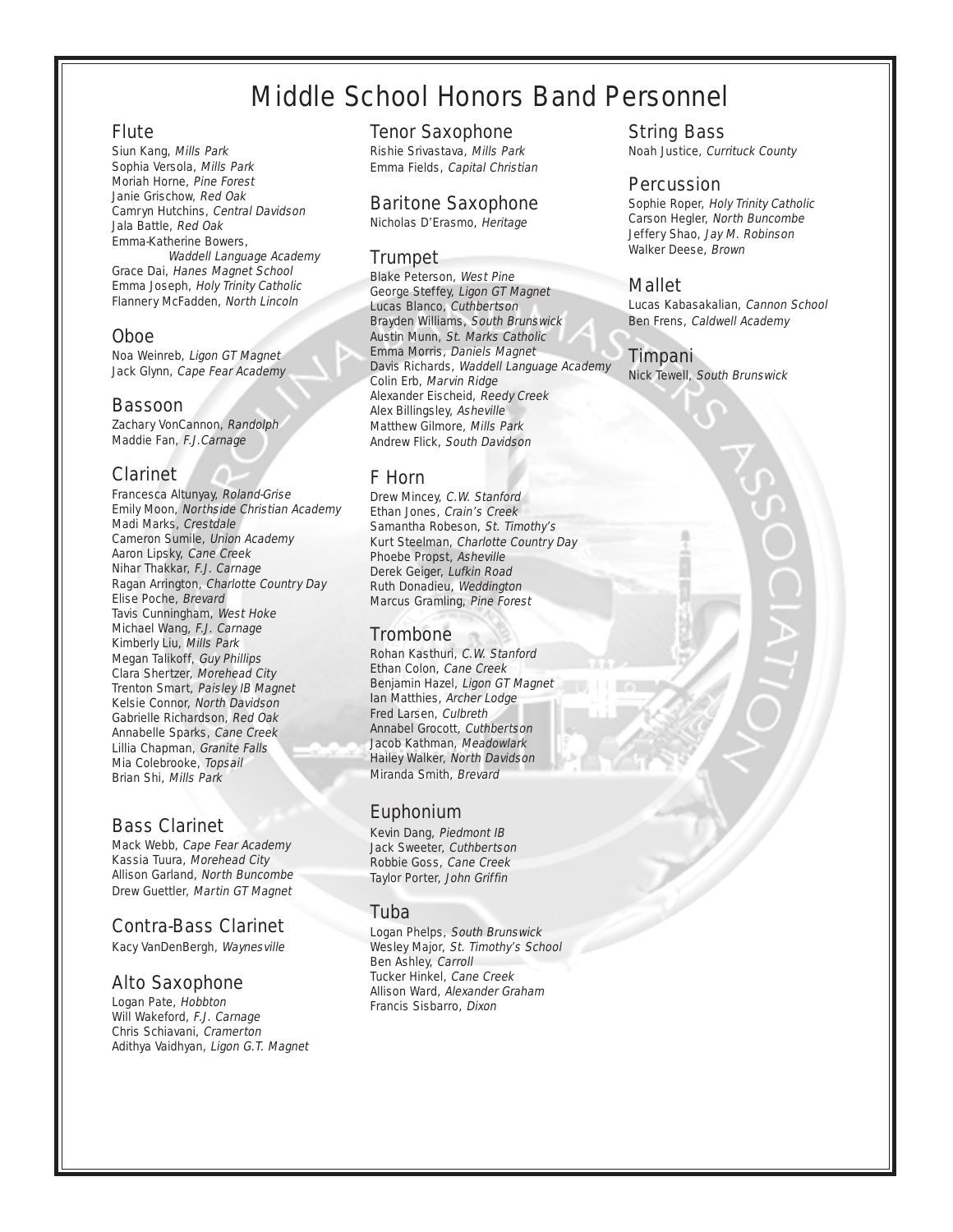## HIGH SCHOOL PROGRAM

To be selected from the following:

## Scott Rush - High School Conductor

Mr. Scott Rush is currently the Director of Fine and Performing Arts for the Dorchester Two School District in South Carolina. Prior to his appointment, he was Director of Bands at Wando High School in Mount Pleasant, South Carolina from 1999 - 2014. He is a graduate of the New England Conservatory of Music in Boston, Massachusetts, where he received a Master of Music degree in French Horn Performance and studied with Boston Symphony principal hornist, Charles Kavalovski. While at NEC, Mr. Rush studied conducting under Frank Battisti and Pascal Verrot. He was a Concerto Competition winner and member of the Boston Philharmonic under Benjamin Zander. Mr. Rush received his Bachelor's degree from the University of South Carolina where he studied under Robert Pruzin and was the recipient of the Arthur Fraser Award for the Outstanding Graduating Senior in Music.

As director of bands at Wando High School, The Wando Symphonic Band performed at the 2007 Midwest International Band and Orchestra Clinic and were the 2007 recipients of the Sudler Flag of Honor, administered by the John Philip Sousa Foundation. The Wando marching band was named a finalist at the Bands of America Grand National Championships in 2009 and 2011. They were also SC State 5A marching band champions from 2005 - 2013.

Mr. Rush is active as a conductor, clinician and adjudicator throughout the United States. He has presented clinic sessions at major conferences in seventeen states, including the 2006 and 2013 Midwest International Band and Orchestra Clinic, and has presented workshops for several universities and school districts. He is the author of two highly touted books, Habits of A Successful Band Director and The Evolution of A Successful Band Director for GIA Publications. He has co-authored five other books for GIA, three method books for band and orchestra entitled Habits of A Successful Musician, Habits of a Successful Middle School Musician and Habits of A Successful String Musician, Habits of A Successful Middle School Band Director, and Quality of Life Habits of a Successful Band Director. He has been the recipient of the National Band Association's Citation of Excellence on five occasions.

Mr. Rush currently serves as the conductor of the Charleston Wind Symphony. In 2010, Mr. Rush was elected into the prestigious American Bandmasters Association and in 2015 was elected into the South Carolina Band Directors Association Hall of Fame.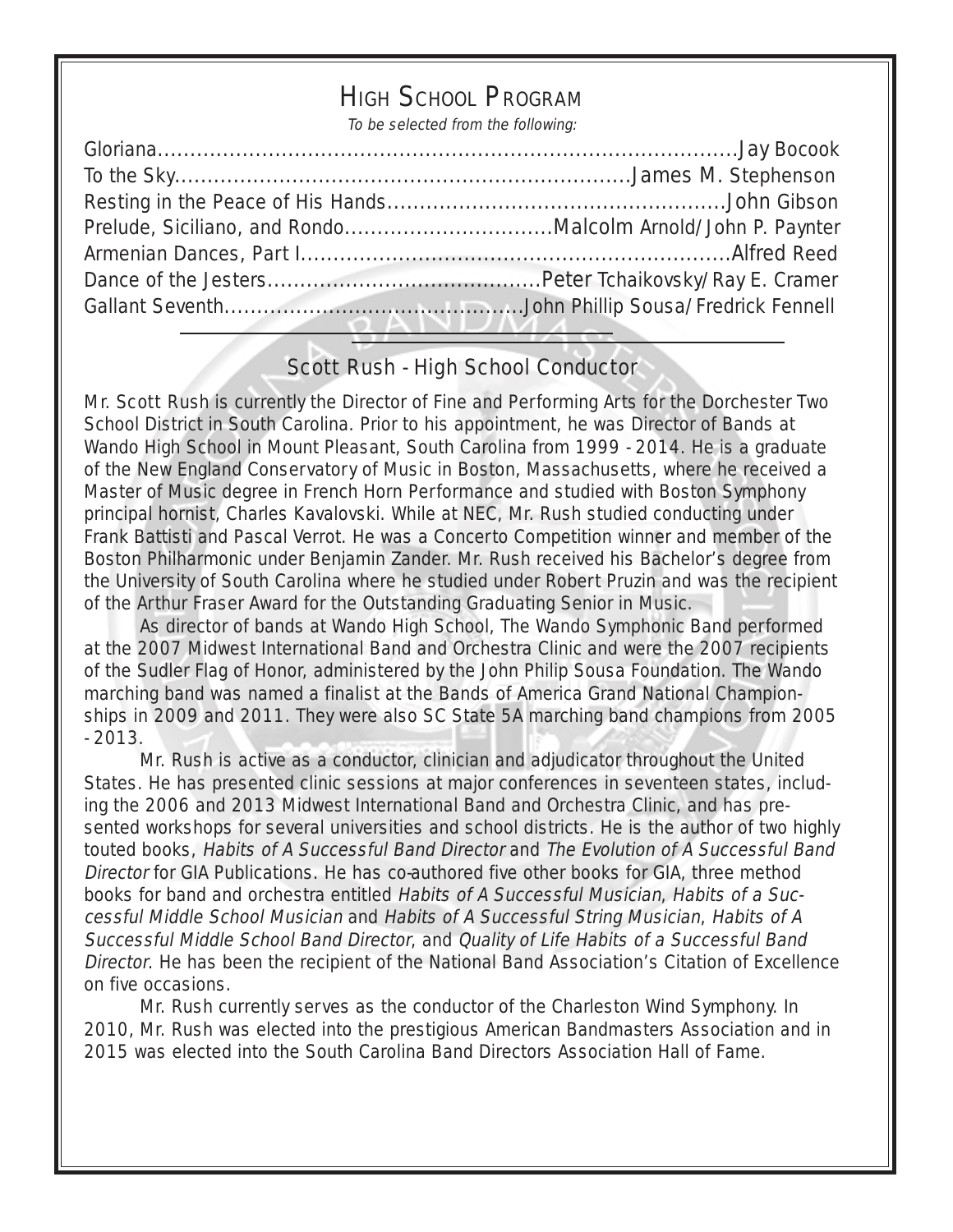## High School Honors Band Personnel

#### Flute

Sarah Morrissey, A.C. Reynolds Julia Yeh, Panther Creek Meghan Kane, A.C. Reynolds Eric Ross, Ronald Reagan Anna Xu, Panther Creek Jamie Lee, Providence Grace Krell, West Forsyth Hannah Fette, Union Pines Anna Goodnight, Middle Creek Sunnie Li, Ronald Reagan

#### Oboe

Melody Shaffer, Asheville Gabrielle McBroom, Northside-Onslow

#### Bassoon

Winfred Felton, J.H.Rose Keshav Kumar, T.C.Roberson

#### Clarinet

Aaric Han, Panther Creek Bryan Kirk, Myers Park Yiwen Yin, A.C.Reynolds Elyza Espinosa, Northwest Guilford Ashlee Monaghan, Cuthbertson Michael Talbott, Panther Creek Johnathan Su, William G. Enloe Benjamin Kipps, Raleigh Charter Mia Chang, Panther Creek Liam Alexander, East Mecklenburg Maia Alen, West Carteret Gehao Pang, West Forsyth Hannah Graham, Providence Aiden SmithMartin, Ashley Adelina Miller, Northern Nash Sadie McNair, A.C.Reynolds Kathleen Wang, Providence Tony Xiao, West Forsyth David Romagnuolo, T.C.Roberson Naima Sutton, Asheville

#### Bass Clarinet

Montana Williams, A.C.Reynolds Cindy Song, Grimsley Gabriel Daniels, Cuthbertson Kayla Simpson, J.H.Rose

#### Contra-Bass Clarinet

Bryce Swaim, Walkertown

#### Alto Saxophone

Veronica Leahy, Charlotte Latin TJ Kane, A.C.Reynolds Nita Prabhu, Green Hope Emmanuel Amerson, Corinth Holders

#### Tenor Saxophone

Ben Carlson, Apex Ian Boletcheck, Green Hope

#### Baritone Saxophone

Joshua Wright, Northwest School of the Arts

#### Trumpet

Timothy Tucker, Wake Forest David Peebles, North Buncombe Tanner Morrison, Ronald Reagan Kendall Davis, A.C.Reynolds James Prather, Union Academy Eric Williams, Manteo Carlos Richter, J.H.Rose Alex McEveney, Millbrook Enrique Babilonia, Cape Hatteras Second Reis Rothman, Leesville Road Giovani Leone, North Brunswick Christian Kraemer, North Buncombe

#### F Horn

Kaley Summerlin, Central Davidson Rickie Carballo, Mount Pleasant Emily Roach, Hayesville Will Sizemore, Northern Guilford Ben Masters, South Caldwell Tyler Hiatt, West Forsyth Audrey Kayser, Asheville Sarah Austin, Cuthberston

#### **Trombone**

Daniel Elston, Friendship Christian Max Inman, Panther Creek Corey McVay, A.C.Reynolds Brigham Jensen, Fike Jack Trathen, Raleigh Charter Jonah McKee, West Forsyth John Roselli, Charlotte Catholic Justin Hardy, Northwest School of the Arts Sam Pennell, North Buncombe

#### Euphonium

Matthew Wise, Pinecrest Robert Lanier, Hickory Ridge Josh Sheppard, West Carteret Ethan Hunt, Nash Central

#### Tuba

Carson Barker, Rolesville Taylor Burke, West Carteret Daniel Shen, William G. Enloe Joseph Kane, A.C.Reynolds Christopher Seay, South Point Mackenzie Puckett, Lake Norman String Bass

Will Hitchcock, Forsyth Country Day

#### **Percussion**

Madison Rogers, Enka Brandon Lee, Maiden Caleb Price, Ashley Kesharious Robinson, Fairmont

#### Mallet

Riley Hook, Hoggard Himani Bhat, Ronald Reagan

#### Timpani

Varun Raja, David W. Butler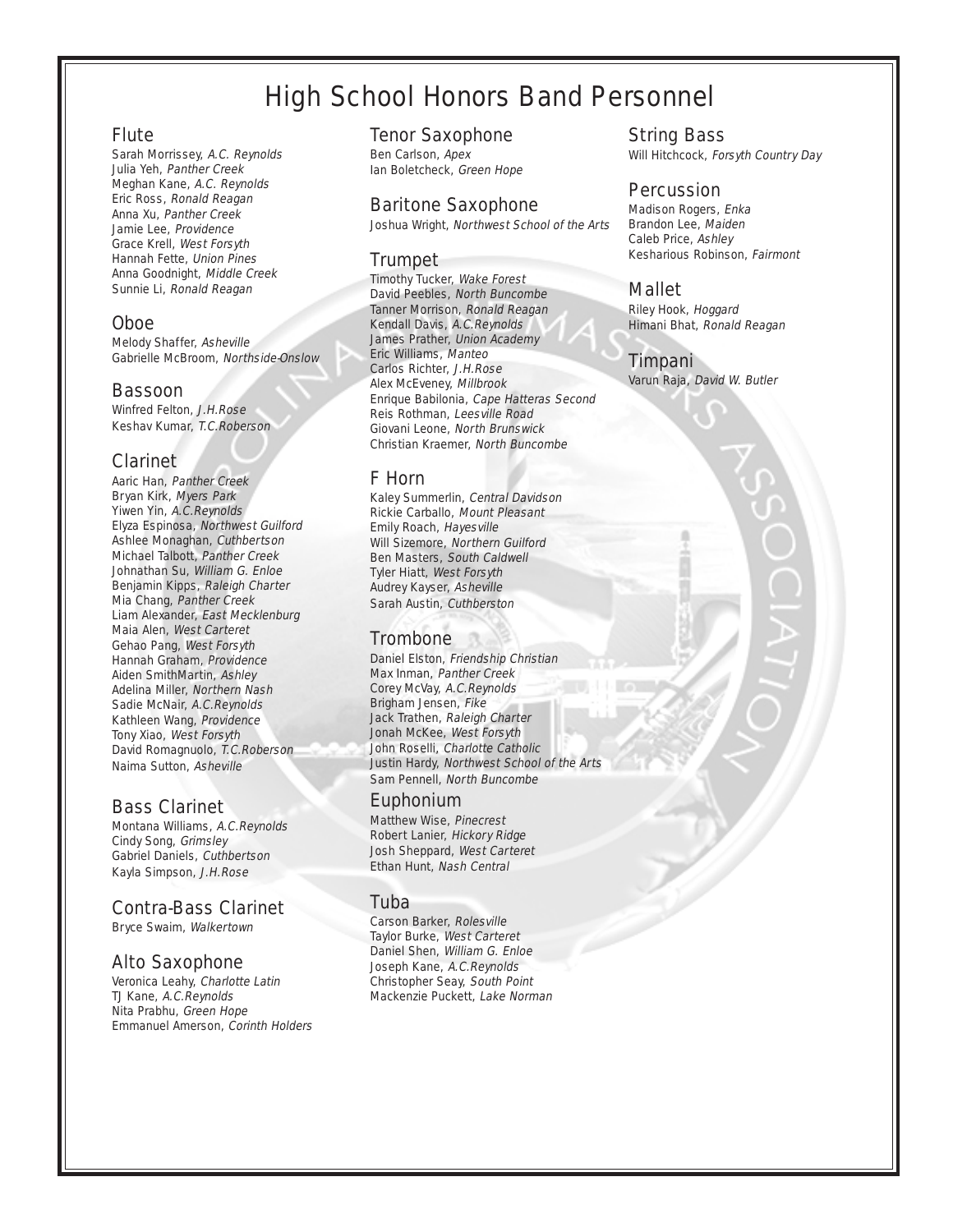## SENIOR HIGH SCHOOL PROGRAM

To be selected from the following:

#### Dr. Rebecca Phillips - Senior High Conductor

Dr. Rebecca Phillips is the Director of Bands at Colorado State University where she conducts the CSU Wind Symphony and guides all aspects of the band and graduate wind conducting program. Prior to this appointment, she served as the Associate Director of Bands, Director of Athletic Bands, and Associate Professor at the University of South Carolina where she was responsible for directing the Symphonic Winds Concert Band, "The Mighty Sound of the Southeast" Carolina Marching Band, "Concocktion" Pep Bands, teaching undergraduate instrumental conducting, and directing the Carolina Summer Drum Major Clinic.

Dr. Phillips has served as a guest-conductor, clinician, and performer throughout North America, Europe, and Asia. She regularly conducts collegiate honor bands and all-state bands across the United States and she has been a rehearsal clinician at the Midwest Clinic: An International Band and Orchestra Conference. Ensembles under her direction have been featured at the 2012 College Band Director's International Band and Orchestra Conference. Ensembles under her direction have been featured at the 2012 College Band Director's National Association Southern Division Conference (CBDNA), the 2010 Society of Composers International Conference, and the 2008 North American Saxophone Alliance International Convention.

Dr. Phillips believes in treasuring the traditional wind music of the past as well as promoting cutting edge works of today's finest composers. She has conducted the world premiere of James David's Big Four On the River, the world premiere of John Fitz Rogers' Narragansett at the 2013 CBDNA National Convention, the consortium premiere of John Mackey's Harvest: Concerto for Trombone and Wind Ensemble, the world premiere of Robert Bradshaw's Las Apariencias Enganan, the consortium premiere of John Mackey's Turbine, and the world premiere of Brett Dietz's Crop Circles. Her conducting performances of David del Tredici's In Wartime and John Mackey's Redline Tango are both featured on the nationally distributed Louisiana State University Wind Ensemble compact disc project and the world premiere of John Fitz Rogers Narragansett has recently been released on the Compact Disc And I Await, featuring Dr. Phillips as guest conductor of the University of South Carolina Wind Ensemble.

As a trombonist, Dr. Phillips' performances can be found on several internationally distributed recordings. She has performed with the National Symphony Orchestra, U.S. Army Band (Pershing's Own), the Tallahassee Symphony, and the Tampa Bay Opera Orchestra. She has also performed internationally in England, Mexico, the Caribbean, Russia, and Sweden, and has toured as a trombonist with Johnny Mathis and Barry Manilow.

A native of the Washington, D.C. area, Dr. Phillips earned her Bachelor's degree in Music Education from The Florida State University, Master of Music degrees in conducting and trombone performance from the University of South Florida, and a Doctorate of Musical Arts in conducting at Louisiana State University. She served as a secondary school band director for seven years in Florida, including Director of Bands at Howard W. Blake Performing Arts High School in Tampa, Florida where she developed an award-winning concert band program.

Dr. Phillips holds memberships in the World Association for Symphonic Bands and Ensembles, the College Band Directors National Association, the National Band Association, and in 2014 she was elected into the American Bandmasters Association. She has served on the national CBDNA Collegiate Marching Band committee, the CBDNA Music Education committee, and is currently the NBA College/University Representative.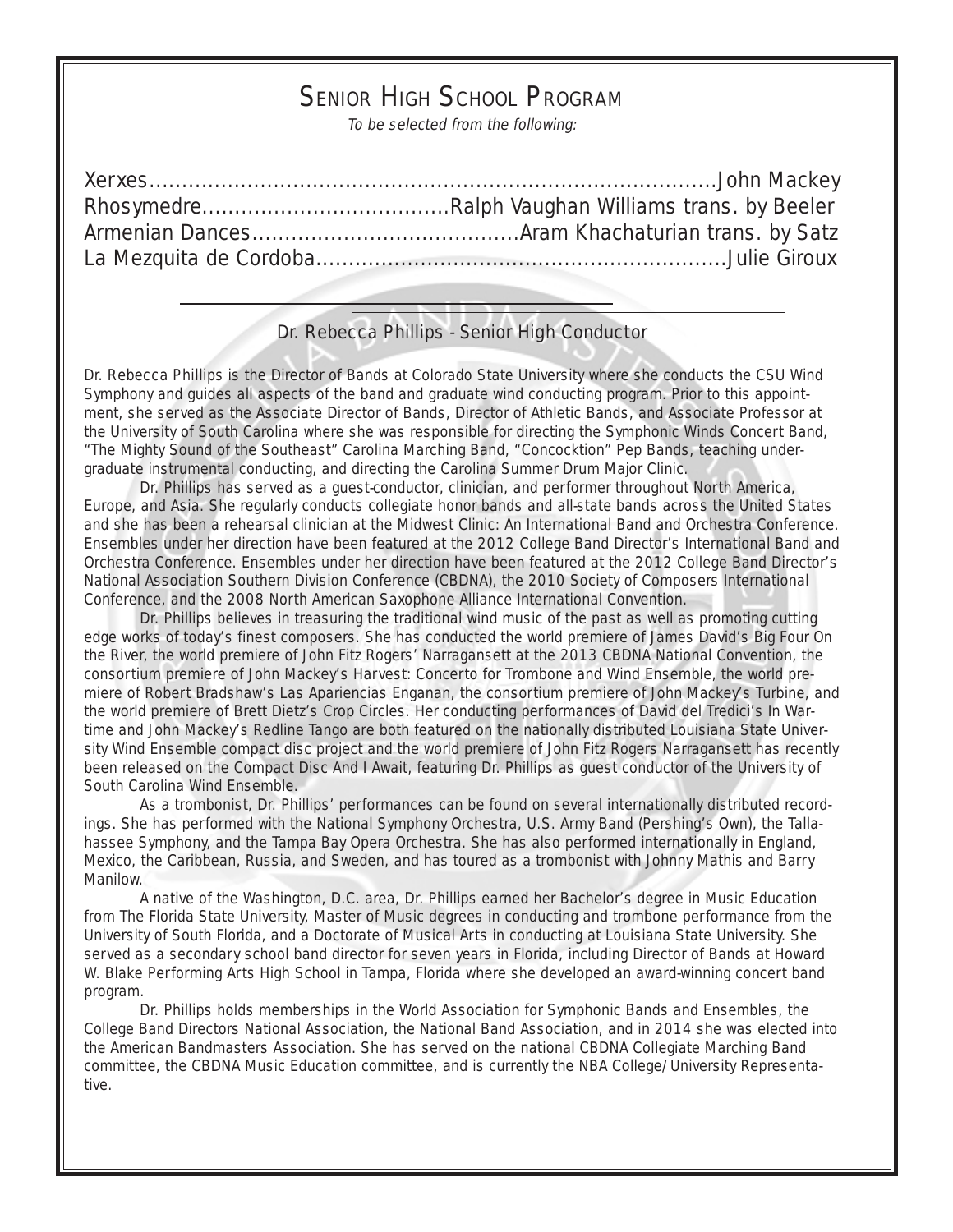## Senior High School Honors Band Personnel

#### Flute

Katherine Grischow, Northern Nash David Choi, Northwood Temple Academy Nolan Miranda, NC School of Science & Math Jason Pullen, Independence Elizabeth Church, South Caldwell Sydney Horner, North Lincoln Lauren Burke, Enka Samuel Miller, T.C. Roberson Lucy Wu, NC School of Science and Math Natalie Chazal, West Carteret

#### Oboe

Abby Shibley, Ashley Cory Carr, Ravenscroft School

#### Bassoon

Chris Moser, Piedmont Kirk Peterson, Apex

#### Clarinet

Pranay Tankala, Cary Academy Joshua Scarborough, Athens Drive John Norlin, Asheville Jay Shin, Raleigh Charter Christie Song, Grimsley Lizzy Hinman, AC Reynolds Stephen Li, NC School of Science and Math Kayla Guilliams, North Buncombe Gregory Watts, Wake Forest Maggie Watts, North Lincoln Kayla Gorham, Northern Nash Sarabeth Sesma, Douglas Byrd Seth Cole, Pinecrest David Knoble, Ardrey Kell Mackenzie Conroy, Jack Britt Jackson Boatwright, Ardrey Kell Ellen Carpenter, Lincolnton DQ Gooden, Myers Park Jared Woods, Havelock Mary Rosenberg, Cape Fear

#### Bass Clarinet

Taylor Barlow, North Davidson Connor Tumlinson, Currituck County Delaney Dewey, Marvin Ridge Michael Mongiello, J.H. Rose

#### Contra-Bass Clarinet

Haley DeZwaan, Apex

#### Alto Saxophone

John Pfeiffer, Leesville Road Stuart Whitehead, Northern Nash Jake Simons, Central Davidson Nathan Graybeal, Douglas Byrd

#### Tenor Saxophone

Katie McMahon, AC Reynolds Matthew Moravec, Providence

#### Baritone Saxophone

Grant Cain, Forsyth Country Day

#### Trumpet

Eli Wright, Union Pines Daniel Butler, East Lincoln Caleb Kirtechevsky, RJ Reynolds Abby Temple, Maiden Trent Steelman, Charlotte Country Day Joseph Calcagno, Panther Creek Jasmine Stokes, South Point Josh Kraus, Cary Andrea Wearing, William G. Enloe Joseph Reid, Hibriten Reggie Jackson, AC Reynolds William Hebert III, St. Pauls

#### F Horn

Tony Bird, AC Reynolds Alec Weide, West Forsyth Ben Peidl, South Caldwell Nick Konz, Asheville Chris Verrill, Central Academy of Technology and Arts Philips Clarke, Cuthbertson Tristan Burns, Northwest School of the Arts Elaine Powell, Green Hope

#### **Trombone**

Jeremiah Kamtman, RJ Reynolds Noah Sloan, AC Reynolds Ben Thyer, Myers Park Alex Carter, North Buncombe Zachary McRary, Hibriten William Watson, Western Alamance Samuel Weaver, Apex Patrick Darnell, North Henderson Helena Hendrick, North Moore

#### Euphonium

Bryant Benitez, Northern Nash Jacob Dobson, Ronald Wilson Reagan Josiah Clark, Asheboro Nick Carl, Mount Pleasant

#### Tuba

X'zavier McDaniel, Northern Nash Justin Bare, South Granville Ryan Bratton, AC Reynolds Aaron Ott, Pinecrest Eric Brown, Jack Britt Ryan Milford, Cuthbertson

String Bass Tyler Jansen, South View

#### Percussion

Nick Scott, New Bern Jared Wood, West Craven Jacob Stephens, Bunn Ethan Styll, Millbrook

#### Mallet

Kameron Turlington, Clinton David Kellogg, Ardrey Kell

#### Timpani

Willie Burke, Asheville